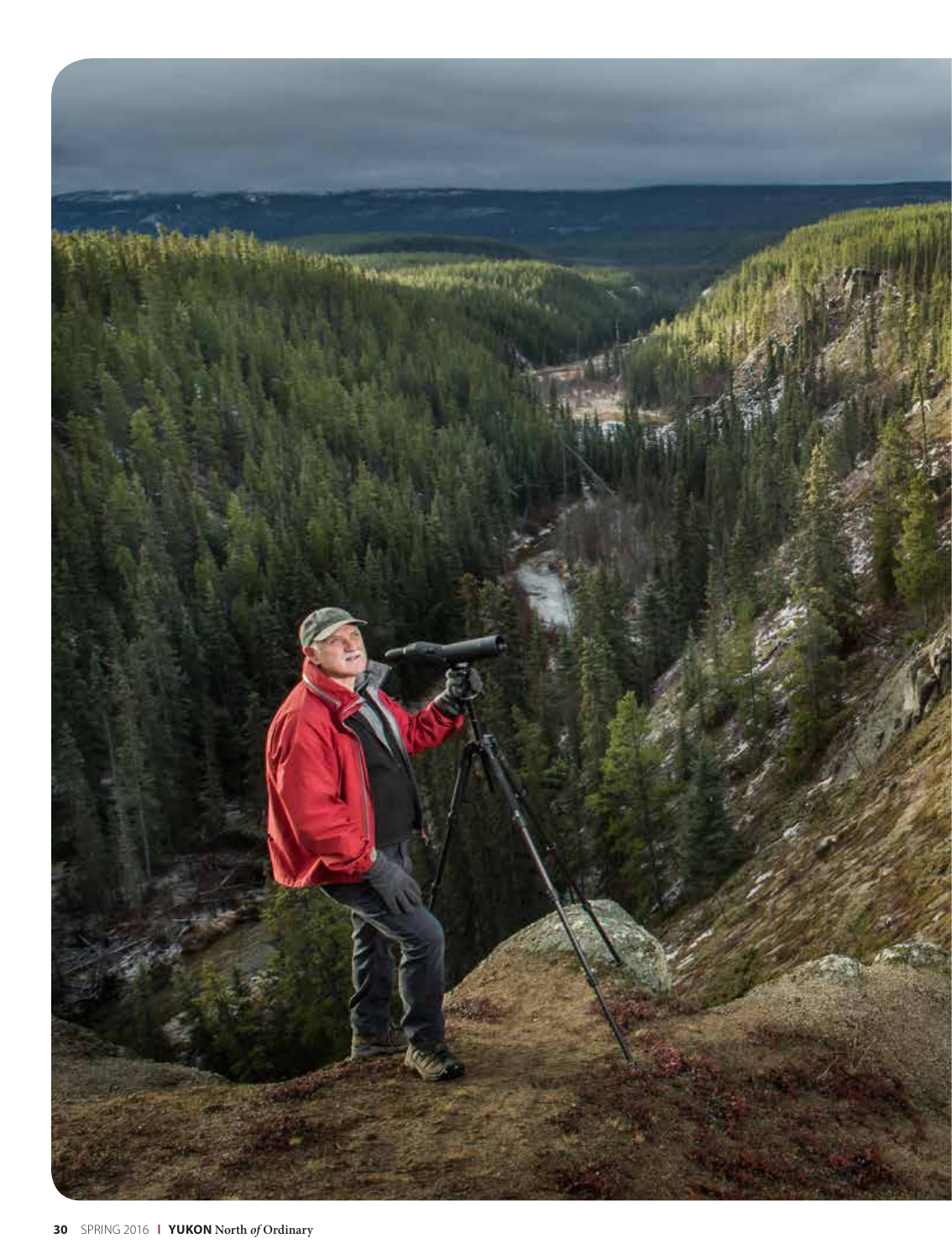## **ENVIRONMENTAL STEWARDSHIP**

Bob Hayes: Shedding Light on Wolves and Wilderness

By Kelly Milner | Photo by Cathie Archbould

Bob Hayes read lots of books while growing up. Most were stories about cowboys and soldiers, but one that really struck a chord was Jack London's short story "To Build a Fire."

"I didn't really understand what it was about," Hayes says with a laugh, "but I knew the North was this mythical place and it was somewhere I wanted to go."

He kept searching and found other authors writing stories about the North and its wilderness. Then, after reading *Never Cry Wolf* by Farley Mowat, Hayes started dreaming of becoming a wolf biologist. When it came time to attend university, he chose a degree in biology. The day after he graduated, he packed up his young family in their Volkswagen van and headed to the Yukon.

His introduction to northern life was working for the City of Whitehorse, driving a Zamboni at the local arena and keeping the locker rooms clean. Eventually, he met biologist Dave Mossop and landed a job as his assistant, studying peregrine falcons and migratory birds in the northern Yukon. For the next four years, Hayes worked for the Yukon's game branch, sharing his time between Whitehorse and the Old Crow Flats.

Just as the falcon project started to wind down, fate intervened. He was offered the job as the Yukon's wolf biologist. "I literally just happened to be sitting at my desk at the right time," he explains. "[My supervisor] walked by and said he needed someone to do some work on wolves and I was it."

For Hayes, it was a dream come true, but not without its challenges. A large-scale wolf-control program was in the planning stages for the southern Yukon, and his first task was figuring out how to implement it.

"It was pretty conflicting," Hayes admits. "My issue was that we didn't know enough about wolves and we needed to understand them more before doing control programs."

However, as a scientist, he saw an opportunity to take a long view and study the role that wolves play in the Yukon's ecosystem. Along with other biologists, Hayes spent the next two decades working on a series of research projects, where he learned more about wolves and their importance to naturally functioning wilderness systems.

"After 20 years, we now know wolves are the most important part of the ecosystem," Hayes says. "They control the number of moose and caribou, keeping them at naturally

low numbers. When there are wolves, there is a sort of natural balance, something that many think of as true wilderness."

Hayes says wolf-control programs don't work over the long term. They provide a short, dramatic increase in moose and caribou populations, but wolves quickly recover and bring prey populations back down to naturally low levels within about 10 years. So while wolf-control programs may provide a boom in harvestable wildlife species, they quickly go bust, making the programs costly and unsustainable.

"Wilderness and wolves are closely connected in the minds of people," he explains. "In the Yukon, we have something unique, something you don't see in many other places in the world. It is a primary wilderness that has a natural predator-prey ecosystem. It isn't strongly affected by people. We just don't have enough of us here to make a significant impact in remote areas away from roads."

When Hayes finally retired, he wrote a book to share what he learned during his time as a wolf biologist.

"I really wanted to have some sort of legacy piece, to give something back to Yukoners for all the science and research that was done," he says. "I wanted it to be something the average person could read and connect with."

His book, *Wolves of the Yukon*, was published in 2010 in both English and German. It was well received and led to book tours across North America and Europe. Hayes enjoyed the process so much he was inspired to try his hand at fiction writing.

His fictitious story *Zhoh* tells of a wolf pack and group of prehistoric people living in northern Yukon right after the ice age and explores survival and the interactions between humans and animals. It also weaves in biology, natural history, and First Nations culture and language. The book has been in progress for two years, and Hayes has plans to publish it this spring.

Along with writing, he still finds time for consulting work. He also keeps busy with other creative projects, like developing a puppet show for kids and playing music.

"I like doing different things," he says with a laugh. "That's been one of my objectives, whether it is being a biologist or running a bluegrass festival or writing books. I've always looked for challenges, and I love when I've been able to do it." **Y**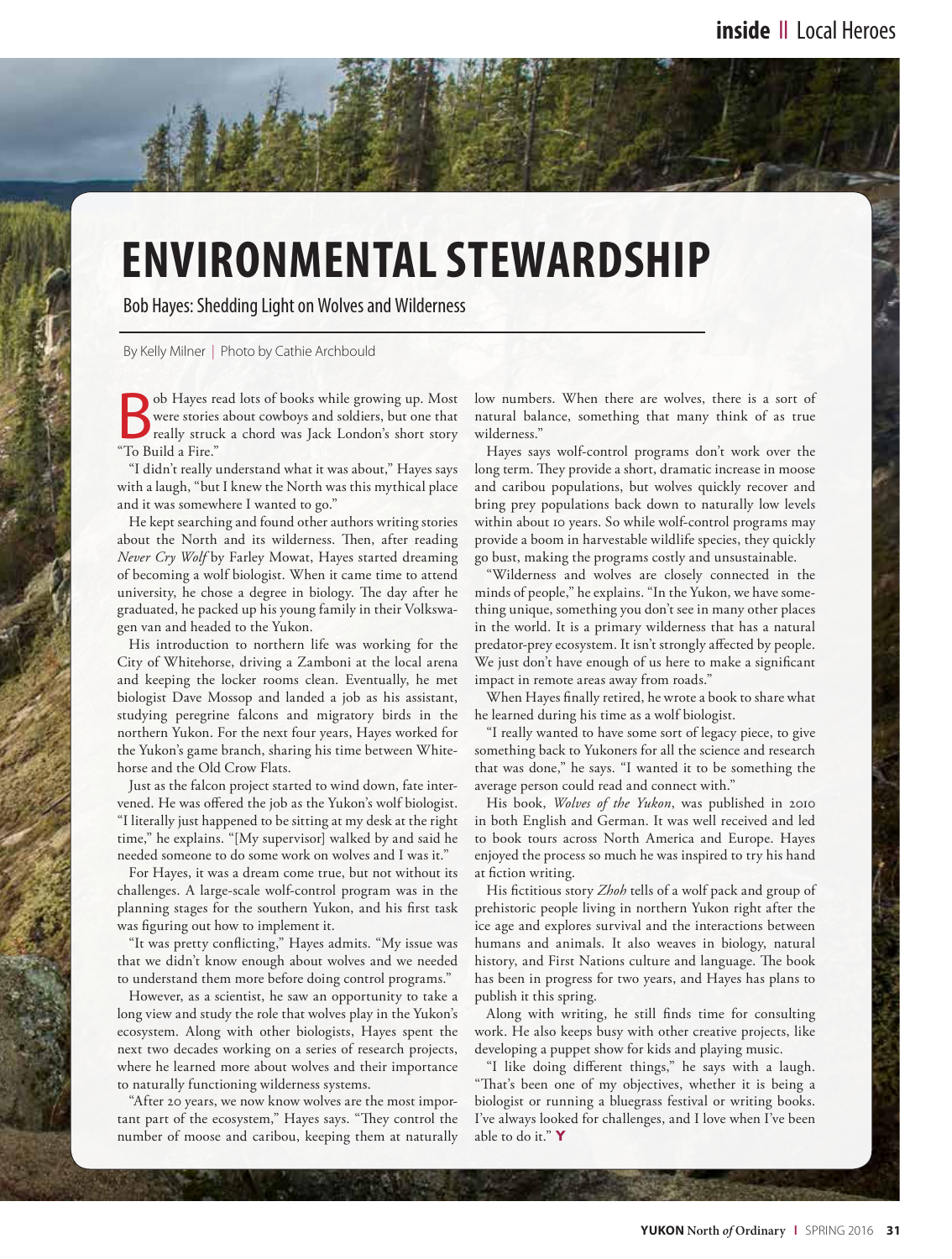## **ENVIRONMENTAL STEWARDSHIP**

Joe Tetlichi: Rising to the Challenges in Porcupine Caribou Management

By Kelly Milner | Photo by Cathie Archbould

or Joe Tetlichi, caribou are everything.

For the contract of the contract of the contract of the contract of the contract of the contract of the contract of the contract of the contract of the contract of the contract of the contract of the contract of the contra "It's my passion," he admits. "Caribou are so important to my culture. They have done a lot

Tetlichi is Tetlit Gwich'in and grew up around Fort McPherson, N.W.T. He learned about caribou while living on the land at his parents' camps. For the past 21 years he's been the chair of the Porcupine Caribou Management Board (PCMB), a co-management body set up under the *Inuvialuit Final Agreement* and formally established in 1985 through the Canadian *Porcupine Caribou Management Agreement*.

The idea for the board began when Justice Thomas Berger was commissioned to lead the Mackenzie Valley Pipeline Inquiry in the mid 1970s to investigate the environmental, economic, and social impacts of a proposed oil and gas pipeline through the Northwest **Territories** 

"[Berger] went to all the communities in the area and all he heard was, 'You've got to protect our caribou,'" Tetlichi explains.

The Porcupine Caribou herd is one of the largest barren-ground caribou herds in North America and has one of the longest migrations of any land mammal in the world. The caribou are integral to the lives of the Gwich'in and Inuvialuit who live within the herd's 250,000-square-kilometre range that stretches from the Alaskan Arctic coastal plains to the mountains of the Mackenzie Delta.

"We had our own caribou management within our communities, but because of all the development that happened in the '60s and '70s we had no control because we had no voice," Tetlichi says. "It's really important that now we have a voice [through the PCMB]. That is big."

The PCMB has eight members who represent federal, territorial, Inuvialuit, and First Nation governments with responsibilities for managing the Porcupine Caribou herd. Tetlichi says their role is to ensure the wellness of the herd. But in order to do that, the communities need to be part of the discussion to ensure local and traditional knowledge is incorporated into management decisions.

Since its creation, the PCMB has been involved in many different issues, including protection of the herd's calving grounds in Alaska, helping identify research needs to better understand the herd, and finding ways of improving harvest management.

"I think the biggest challenge is getting people and the parties to move forward together," Tetlichi admits. "It's a challenge because everyone still has their own

interests and agenda. We've got to come together and respect each other's point of view and be willing to give and take for the conservation and well-being of the caribou. It's definitely the goal, but it is also a challenge at certain times."

Despite these challenges, the PCMB boasts some great achievements. Tetlichi is most proud of the 2010 *Porcupine Caribou Harvest Management Plan* and how all communities came together and agreed on a harvest strategy for the herd.

"Twenty years ago, people were always saying, 'It's my aboriginal right to harvest wherever and whenever and take as many caribou as I want,'" he says. "We've gone through a lot of challenges over the past 20 years with other caribou herds across the North. That has helped people look at it now and say, 'I have aboriginal rights, but I also have a responsibility to make sure caribou are there for future generations.' That's a big success story."

Tetlichi says there will always be new issues the PCMB will have to tackle. Harvest reporting and ethical harvest practices are ongoing topics that require attention, plus monitoring development and its impact on the herd's range are things the PCMB keeps tabs on.

To address the fact that the herd crosses international boundaries, the *Agreement Between the Government of Canada and the Government of the United States of America on the Conservation of the Porcupine Caribou Herd* was signed in 1987. This agreement established the International Porcupine Caribou Board (IPCB). As chair of the PCMB, Tetlichi is also a member of the IPCB. This group has become more active over the past few years and is beginning to look at ways of sharing data and managing harvest across borders.

From Tetlichi's perspective, things are looking good for the herd's future. Population numbers seem on the rise—currently at about 200,000 caribou—and members of the PCMB are committed to ensuring the herd doesn't begin declining like many other herds across the North.

As Tetlichi clarifies, the PCMB was established to deal with the fact that people who relied on the caribou had no control over what was happening to the herd and its habitat.

"Out of a bad situation, we have all gotten to a point where we all want to work together for the wellness of the Porcupine Caribou herd."

**For more information, visit the Porcupine Caribou Management Board website at** *pcmb.ca.* **Y**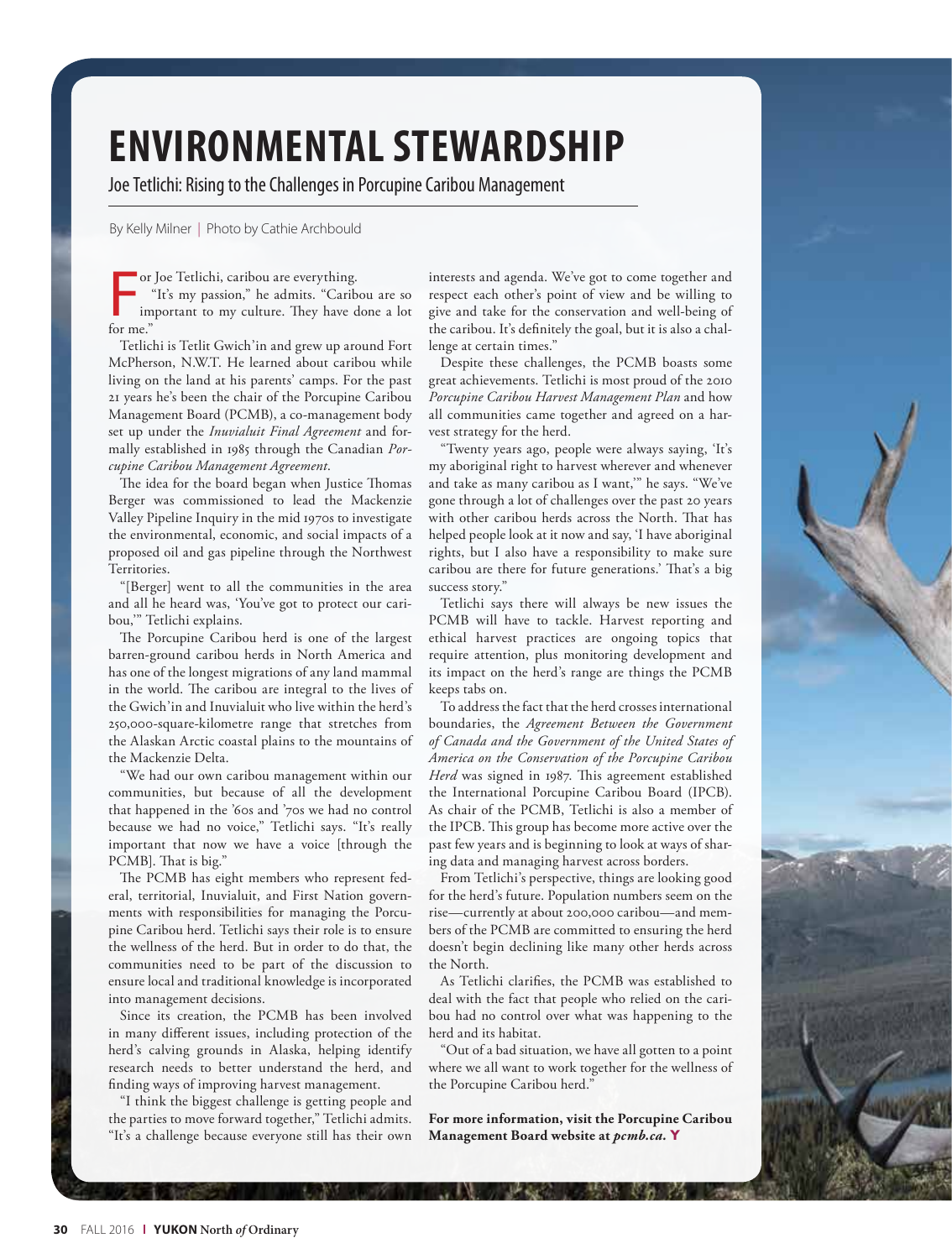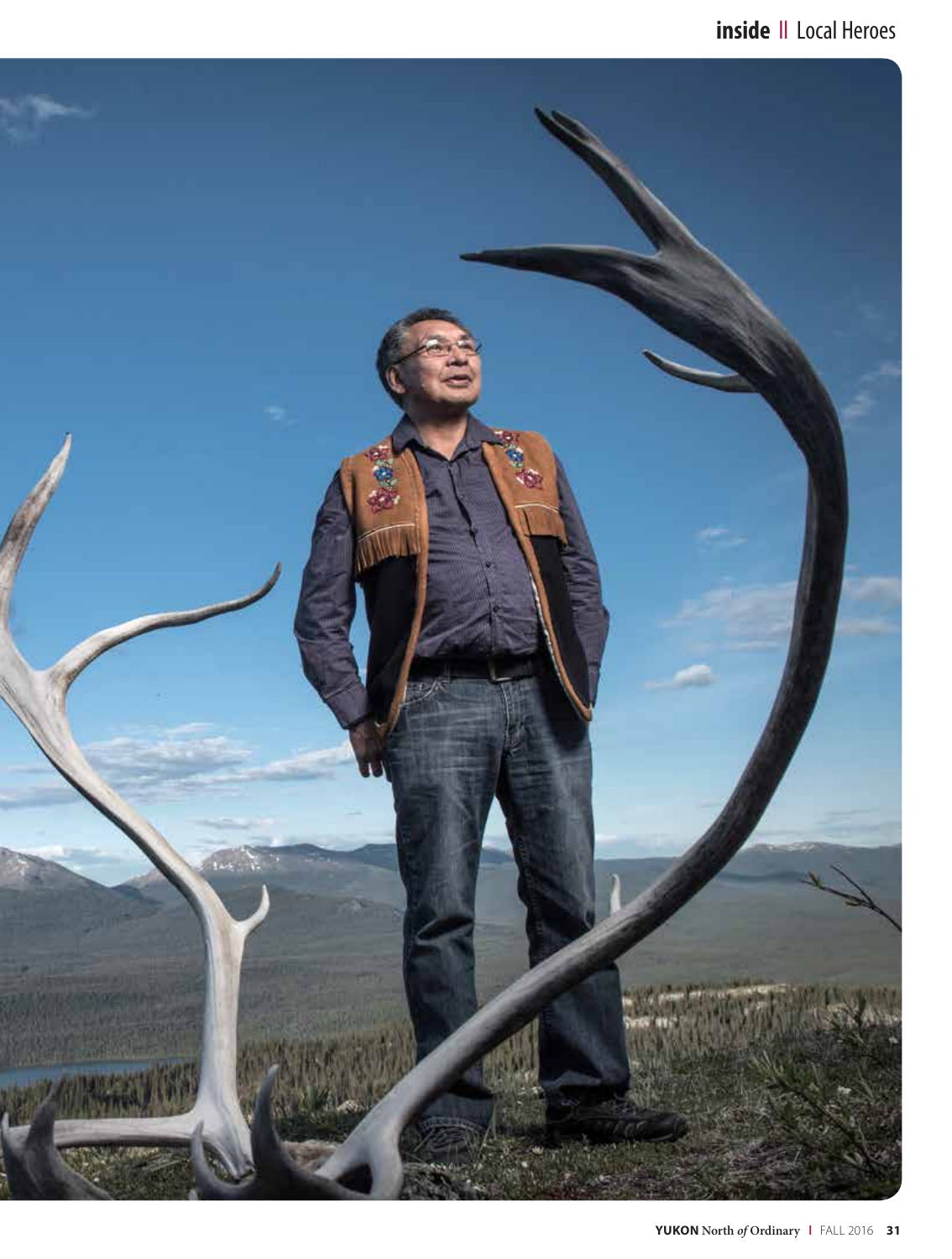